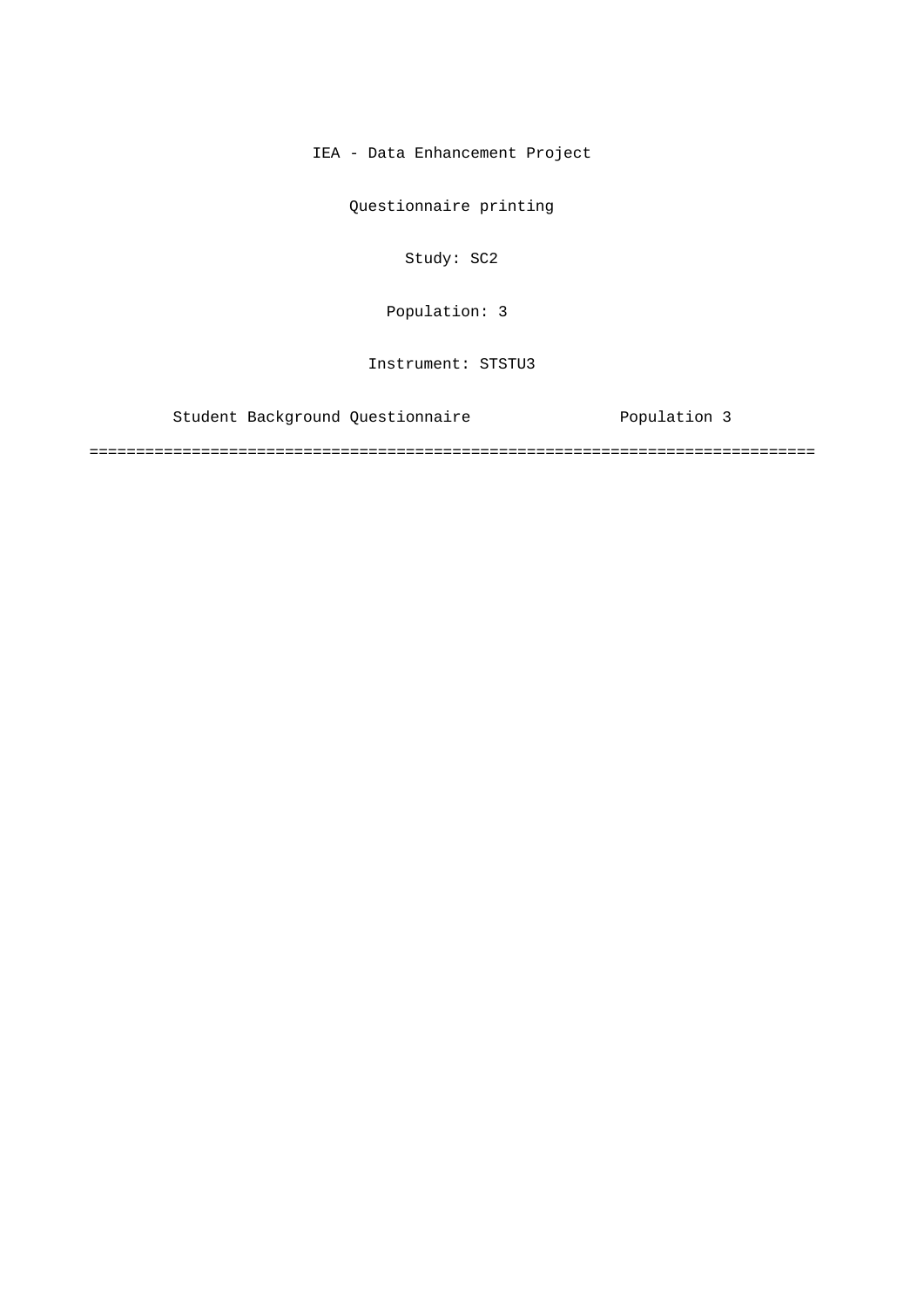1 What is your date of birth?

|     |         |                  | (day)<br>(month)<br>(year)                                                                                          |
|-----|---------|------------------|---------------------------------------------------------------------------------------------------------------------|
| AGE |         |                  |                                                                                                                     |
|     |         |                  |                                                                                                                     |
| 2   |         |                  | What is your sex?                                                                                                   |
|     |         | Α                | boy                                                                                                                 |
|     |         | B                | girl                                                                                                                |
| SEX |         |                  |                                                                                                                     |
|     |         |                  |                                                                                                                     |
| 3   |         |                  | How many brothers and sisters do you have?                                                                          |
|     |         | Α                | 0                                                                                                                   |
|     |         | B<br>C           | 1<br>2                                                                                                              |
|     |         | D                | 3                                                                                                                   |
|     |         | Е                | 4 or more                                                                                                           |
|     | FAMSIZE |                  |                                                                                                                     |
|     |         |                  |                                                                                                                     |
| 4   |         |                  | What kind of a school course are you taking this year?                                                              |
|     |         | Α                | academic - mainly academic subjects leading to further                                                              |
|     |         | B                | education at a university or other tertiary institution<br>vocational - mainly subjects to prepare for a particular |
|     |         | C                | occupation when you leave school<br>general - subjects not leading to a particular occupation                       |
|     |         |                  | or further education when you leave school                                                                          |
|     |         | D                | other - please describe                                                                                             |
|     |         |                  |                                                                                                                     |
|     |         |                  |                                                                                                                     |
|     | COURSE  |                  |                                                                                                                     |
| 5   |         |                  | How many years of further education do you expect to have *after* you<br>have left secondary school?                |
|     |         | Α                | I do not expect to continue education after leaving school                                                          |
|     |         | B<br>$\mathsf C$ | $1 - 2$ years<br>$3 - 4 \text{ years}$                                                                              |
|     |         | D                | more than 4 years                                                                                                   |
|     |         |                  |                                                                                                                     |
|     | POSTED  |                  |                                                                                                                     |
|     |         |                  |                                                                                                                     |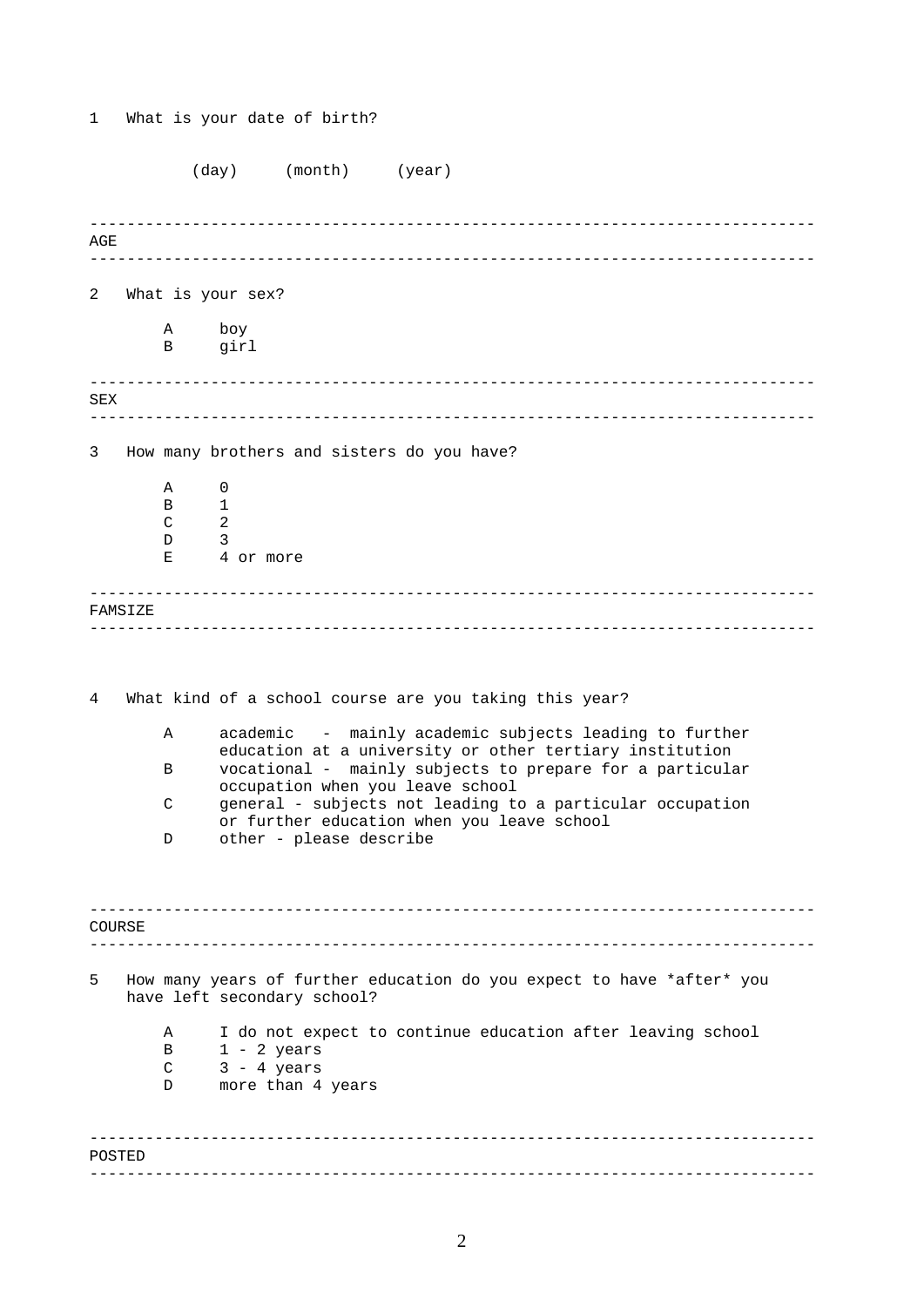- ------------------------------------------------------------------------------ ------------------------------------------------------------------------------ ------------------------------------------------------------------------------ ------------------------------------------------------------------------------ 6 Do you expect to include any \*science\* subjects as part of your further education? A I expect to include science subjects. B I do \*not\* expect to include science subjects. C I do \*not\* expect to continue my education after leaving school. POSTSCI 7 For your further education, which \*one\* of the following best describes the course you expect to be taking? A I do not expect to continue my education after leaving school B Agriculture, fishing, forestry C Applied science and science including mathematics D Architecture, building, surveying E Art, design, music F Business and commercial studies G Education, including teacher training H Engineering and technology I General studies, including history, law, religious studies J Health sciences, including nursing, medicine K Social sciences, including psychology, sociology L Other (please name or describe) POSTTYPE
- 8 What occupation do you \*expect\* to enter after you have finished your schooling?

3

9 Please describe your expected occupation as clearly as you can. Please state te duties you expect to perform and the type of organization you expect to work for.

------------------------------------------------------------------------------ ------------------------------------------------------------------------------ **EXPOCC**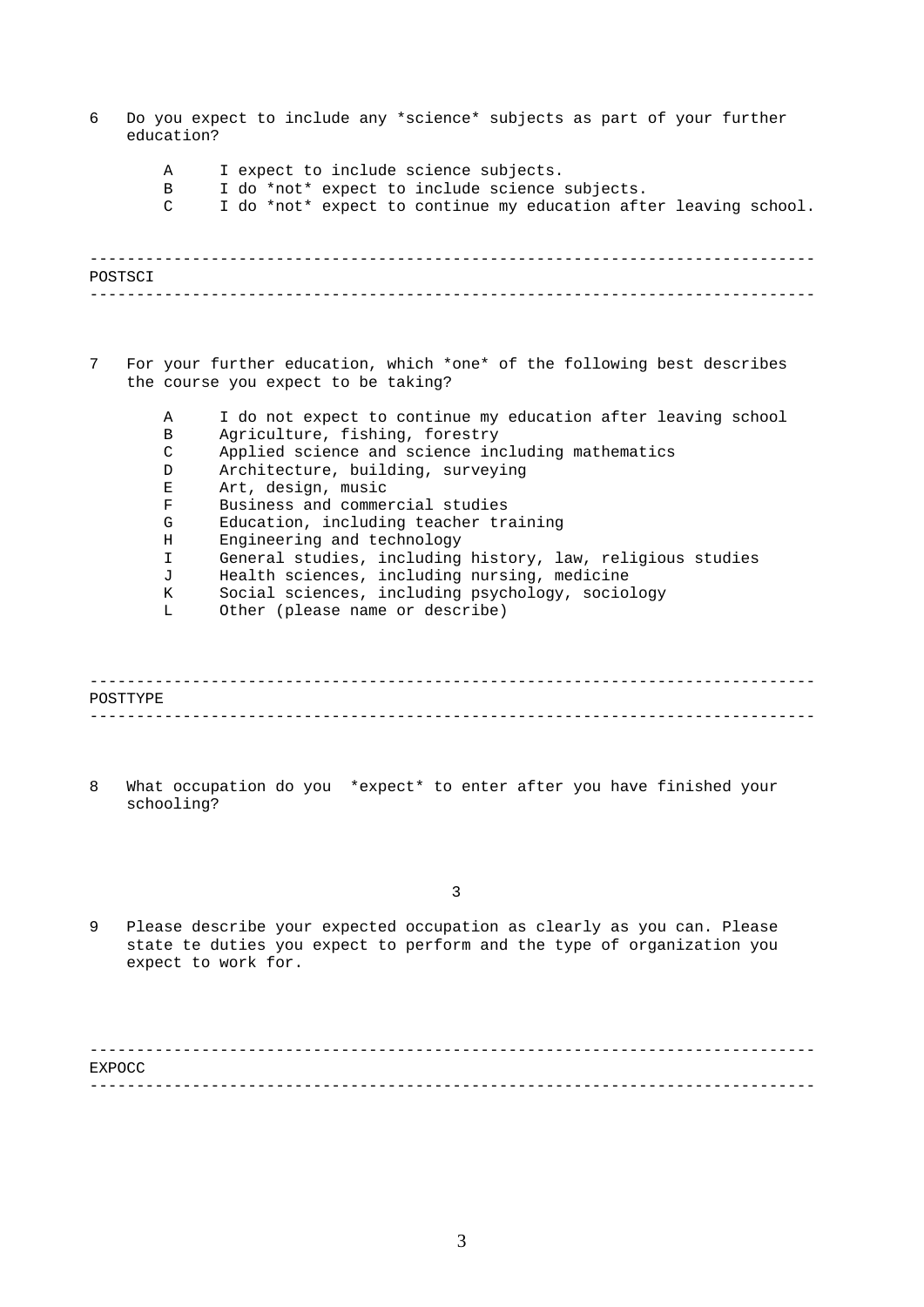10 Please indicate the names of any science subjects you studied in 1981 and 1982.

For each year place a \*tick\* (û) against subjects studied and a \*dash\* (-) against subjects \*not\* studied.

|     | Name of science subject                                       |      | Year |
|-----|---------------------------------------------------------------|------|------|
|     |                                                               | 1981 | 1982 |
| (a) | Science (including some biology,<br>chemistry, physics, etc.) |      |      |
|     |                                                               |      |      |
| (b) | Earth science (Geology)                                       |      |      |
| (c) | Biology                                                       |      |      |
| (d) | Chemistry                                                     |      |      |
| (e) | Physics                                                       |      |      |

(f) Other (please name)

------------------------------------------------------------------------------ ------------------------------------------------------------------------------ AGO1SCI AGO2SCI AGO1GEOL AGO2GEOL AGO1BIOL AGO2BIOL AGO1CHEM AGO2CHEM AGO1PHYS AGO2PHYS AGO1OTHR AGO2OTHR

11 For each \*science\* subject you are studying \*this year\* please state:

1) the name of the science subject

CLS4TCHR CLS4HRS CLS4BOYS CLS4GIRL

- 2) the name of the science teacher
- 3) the number of periods per week of class time for the subject
- 4) the number of boys in the science class
- 5) the number of girls in the science class

|                 | (1)             | (2)             |                 | (3)            | (4)             | (5)             |                 |
|-----------------|-----------------|-----------------|-----------------|----------------|-----------------|-----------------|-----------------|
|                 | Name of         | Name of science |                 | Number of      | Number of       | Number of       |                 |
|                 | science         | teacher         |                 | periods        | boys            | girls           |                 |
|                 | subject         |                 |                 | per week       |                 |                 |                 |
| (a)             |                 |                 |                 |                |                 |                 |                 |
| (b)             |                 |                 |                 |                |                 |                 |                 |
| (c)             |                 |                 |                 |                |                 |                 |                 |
|                 |                 |                 |                 |                |                 |                 |                 |
| <b>CLS1SUB</b>  | <b>CLS1TCHR</b> | <b>CLS1HRS</b>  | <b>CLS1BOYS</b> | CLS1GIRL       | <b>CLS1SUB</b>  | <b>CLS1TCHR</b> | <b>CLS1HRS</b>  |
| <b>CLS1BOYS</b> | CLS1GIRL        | <b>CLS1SUB</b>  | <b>CLS1TCHR</b> | <b>CLS1HRS</b> | <b>CLS1BOYS</b> | <b>CLS1GIRL</b> | <b>CLS1SUB</b>  |
| <b>CLS1TCHR</b> | <b>CLS1HRS</b>  | <b>CLS1BOYS</b> | CLS1GIRL        | <b>CLS1SUB</b> | <b>CLS1TCHR</b> | <b>CLS1HRS</b>  | <b>CLS1BOYS</b> |
| <b>CLS1GIRL</b> | CLS2SUB         | CLS2TCHR        | CLS2HRS         | CLS2BOYS       | CLS2GIRL        | CLS2SUB         | CLS2TCHR        |
| CLS2HRS         | CLS2BOYS        | CLS2GIRL        | CLS2SUB         | CLS2TCHR       | CLS2HRS         | CLS2BOYS        | CLS2GIRL        |
| CLS2SUB         | CLS2TCHR        | CLS2HRS         | CLS2BOYS        | CLS2GIRL       | CLS2SUB         | CLS2TCHR        | CLS2HRS         |
| CLS2BOYS        | CLS2GIRL        | CLS3SUB         | CLS3TCHR        | CLS3HRS        | CLS3BOYS        | CLS3GIRL        | CLS3SUB         |
| CLS3TCHR        | CLS3HRS         | CLS3BOYS        | CLS3GIRL        | CLS3SUB        | CLS3TCHR        | CLS3HRS         | CLS3BOYS        |
| CLS3GIRL        | CLS3SUB         | CLS3TCHR        | CLS3HRS         | CLS3BOYS       | CLS3GIRL        | CLS3SUB         | CLS3TCHR        |
| CLS3HRS         | CLS3BOYS        | CLS3GIRL        | CLS4SUB         | CLS4TCHR       | CLS4HRS         | CLS4BOYS        | CLS4GIRL        |
| CLS4SUB         | CLS4TCHR        | CLS4HRS         | CLS4BOYS        | CLS4GIRL       | CLS4SUB         | CLS4TCHR        | CLS4HRS         |

------------------------------------------------------------------------------

CLS4BOYS CLS4GIRL CLS4SUB CLS4TCHR CLS4HRS CLS4BOYS CLS4GIRL CLS4SUB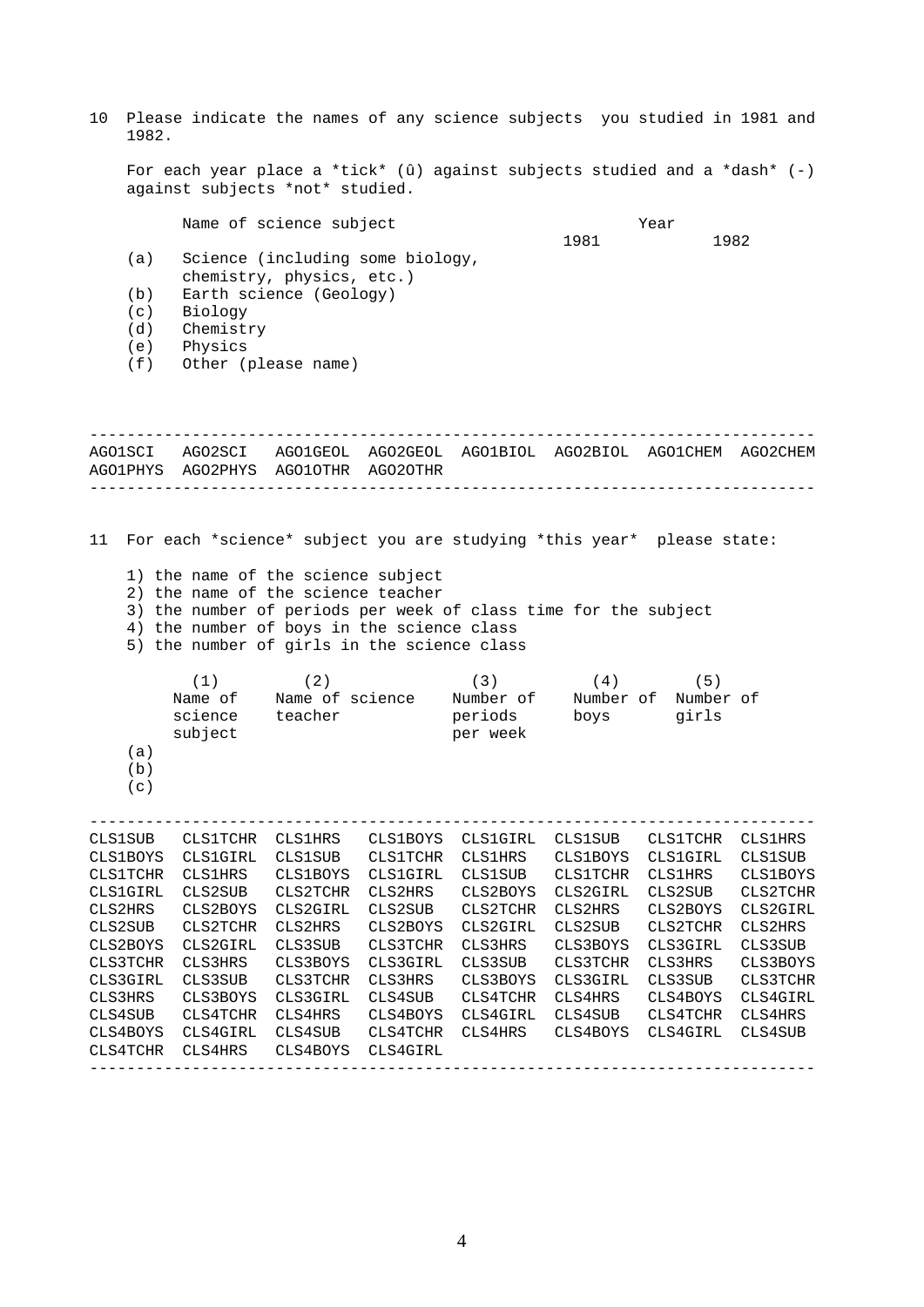| 12 | About how many hours a week do you usually spend on homework or other<br>school work *out of class* for *all* subjects (including science)? |        |                                                          |  |  |  |
|----|---------------------------------------------------------------------------------------------------------------------------------------------|--------|----------------------------------------------------------|--|--|--|
|    |                                                                                                                                             | Α      | I never have homework.                                   |  |  |  |
|    |                                                                                                                                             | В      | up to 2 hours                                            |  |  |  |
|    |                                                                                                                                             | C      | $3 - 5$ hours                                            |  |  |  |
|    |                                                                                                                                             | D      | $6 - 10$ hours                                           |  |  |  |
|    |                                                                                                                                             | Ε<br>F | $11 - 20$ hours<br>more than 20 hours                    |  |  |  |
|    |                                                                                                                                             |        |                                                          |  |  |  |
|    | HMWKALL                                                                                                                                     |        | ---------------------------                              |  |  |  |
| 13 |                                                                                                                                             |        |                                                          |  |  |  |
|    | About how many hours a week do you usually spend on homework or other<br>school work *out of class* for *science* subjects?                 |        |                                                          |  |  |  |
|    |                                                                                                                                             | Α      | I never have science homework.                           |  |  |  |
|    |                                                                                                                                             | B<br>C | up to 2 hours<br>$3 - 5$ hours                           |  |  |  |
|    |                                                                                                                                             | D      | $6 - 10$ hours                                           |  |  |  |
|    |                                                                                                                                             | Е      | more than 10 hours                                       |  |  |  |
|    | HMWKSCI                                                                                                                                     |        |                                                          |  |  |  |
|    |                                                                                                                                             |        |                                                          |  |  |  |
| 14 |                                                                                                                                             |        | The marks that I get in *science* are (were) usually     |  |  |  |
|    |                                                                                                                                             | Α      | better than in most other subjects.                      |  |  |  |
|    |                                                                                                                                             | В      | about average compared with other subjects.              |  |  |  |
|    |                                                                                                                                             | C      | worse than in most other subjects.                       |  |  |  |
|    | MARKSCI                                                                                                                                     |        |                                                          |  |  |  |
|    |                                                                                                                                             |        |                                                          |  |  |  |
| 15 |                                                                                                                                             |        | The marks that I get in *mathematics* are (were) usually |  |  |  |
|    |                                                                                                                                             | Α      | better than in most other subjects.                      |  |  |  |
|    |                                                                                                                                             | B      | about average compared with other subjects.              |  |  |  |
|    |                                                                                                                                             | C      | worse than in most other subjects.                       |  |  |  |
|    | MARKMATH                                                                                                                                    |        |                                                          |  |  |  |
|    |                                                                                                                                             |        |                                                          |  |  |  |
| 16 |                                                                                                                                             |        | I like (liked) *science*                                 |  |  |  |
|    |                                                                                                                                             | Α      | more than most other subjects.                           |  |  |  |
|    |                                                                                                                                             | B      | about the same as other subjects.                        |  |  |  |
|    |                                                                                                                                             | C      | less than most other subjects.                           |  |  |  |
|    | LIKESCI                                                                                                                                     |        |                                                          |  |  |  |
|    |                                                                                                                                             |        |                                                          |  |  |  |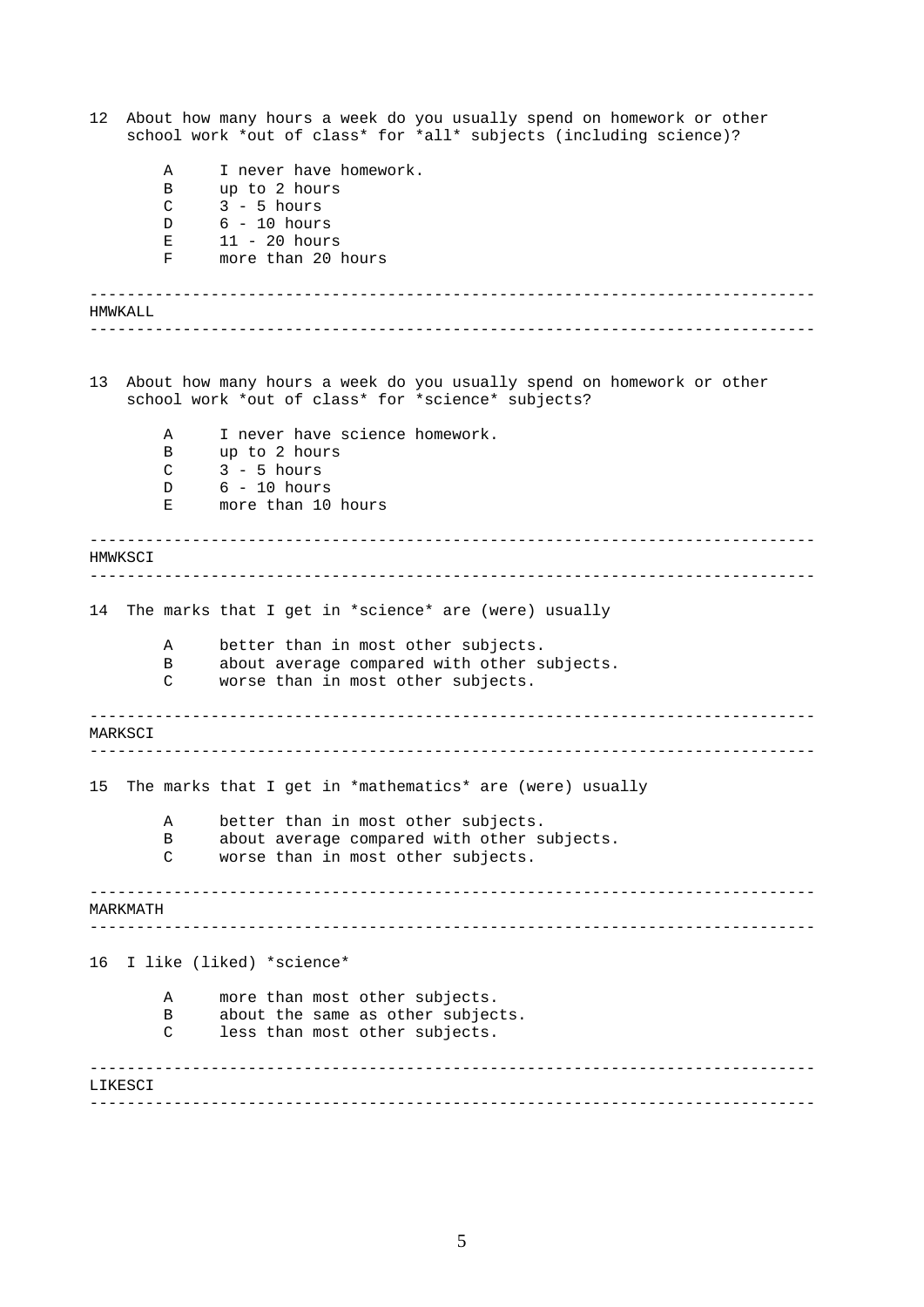| 17 |          |   | I like (liked) *mathematics*                                                                                                   |
|----|----------|---|--------------------------------------------------------------------------------------------------------------------------------|
|    |          | Α | more than most other subjects.                                                                                                 |
|    |          | B | about the same as other subjects.                                                                                              |
|    |          | C | less than most other subjects.                                                                                                 |
|    |          |   |                                                                                                                                |
|    | LIKEMATH |   |                                                                                                                                |
|    |          |   |                                                                                                                                |
|    |          |   |                                                                                                                                |
| 18 |          |   | Do you have an electronic calculator for your own use at school (either<br>your own calculator or one supplied by the school)? |
|    |          | Α | yes                                                                                                                            |
|    |          | В | no                                                                                                                             |
|    |          |   |                                                                                                                                |
|    | CALCOWN  |   |                                                                                                                                |
|    |          |   |                                                                                                                                |
| 19 |          |   | Did you use an electronic calculator for *any* of the items in the                                                             |
|    |          |   | science tests in this booklet?                                                                                                 |
|    |          | Α | yes                                                                                                                            |
|    |          | B | no                                                                                                                             |
|    |          |   |                                                                                                                                |
|    | CALCUSE  |   |                                                                                                                                |
|    |          |   |                                                                                                                                |
| 20 |          |   | Are there any computers at your school?                                                                                        |
|    |          |   |                                                                                                                                |
|    |          | Α | yes                                                                                                                            |
|    |          | В | no                                                                                                                             |
|    |          |   |                                                                                                                                |
|    | CPTRSCH  |   |                                                                                                                                |
|    |          |   |                                                                                                                                |
|    |          |   | How much time *each week* do you spend using a computer at your school?                                                        |
| 21 |          |   |                                                                                                                                |
|    |          | Α | I never use a computer at school                                                                                               |
|    |          | B | up to 2 hours                                                                                                                  |
|    |          | C | $3 - 5 hours$                                                                                                                  |
|    |          | D | $6 - 10$ hours                                                                                                                 |
|    |          | Е | more than 10 hours                                                                                                             |
|    |          |   |                                                                                                                                |
|    | CPTRUSE  |   |                                                                                                                                |
|    |          |   |                                                                                                                                |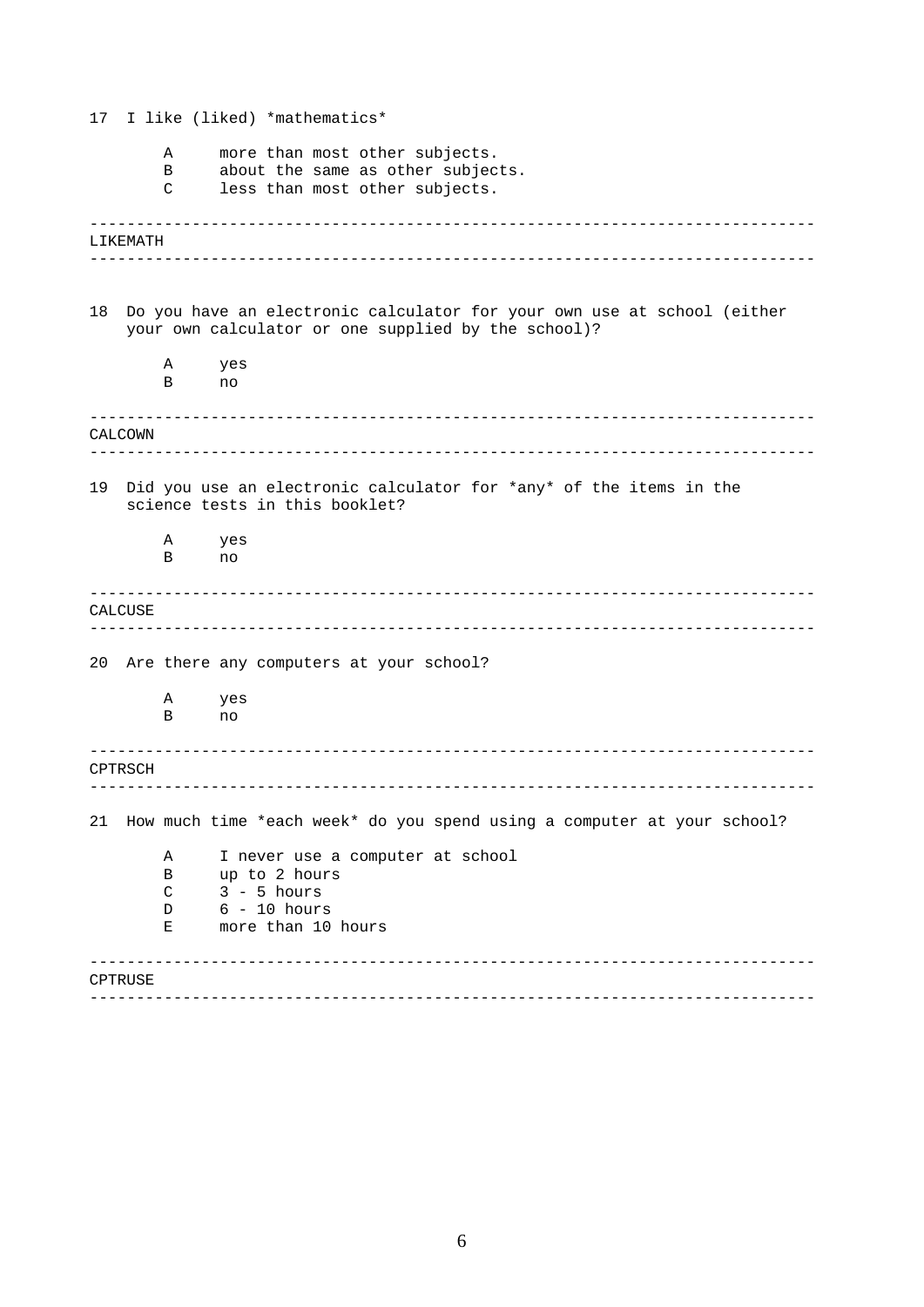------------------------------------------------------------------------------ ------------------------------------------------------------------------------ ------------------------------------------------------------------------------ ------------------------------------------------------------------------------ ------------------------------------------------------------------------------ ------------------------------------------------------------------------------ ------------------------------------------------------------------------------ ------------------------------------------------------------------------------ 22 What is your father's occupation? (If your father is no longer alive, please state you guardian's occupation. If you do not have a guardian, please state the occupation of your father before he died.) 7 23 Please describe your father's occupation as clearly as you can. FOCC 24 What was your father's last grade or level at secondary school? A before Grade 10 B Grade 10 C Grade 11 D Grade 12 FSECED 25 How many years of education did your father receive \*after\* leaving secondary school? A no further education after secondary school  $B$  1 - 2 years  $C$  3 - 4 years D more than 4 years FPOSTED 26 What is your mother's occupation? 8 27 Please describe your mother's occupation as clearly as you can. MOCC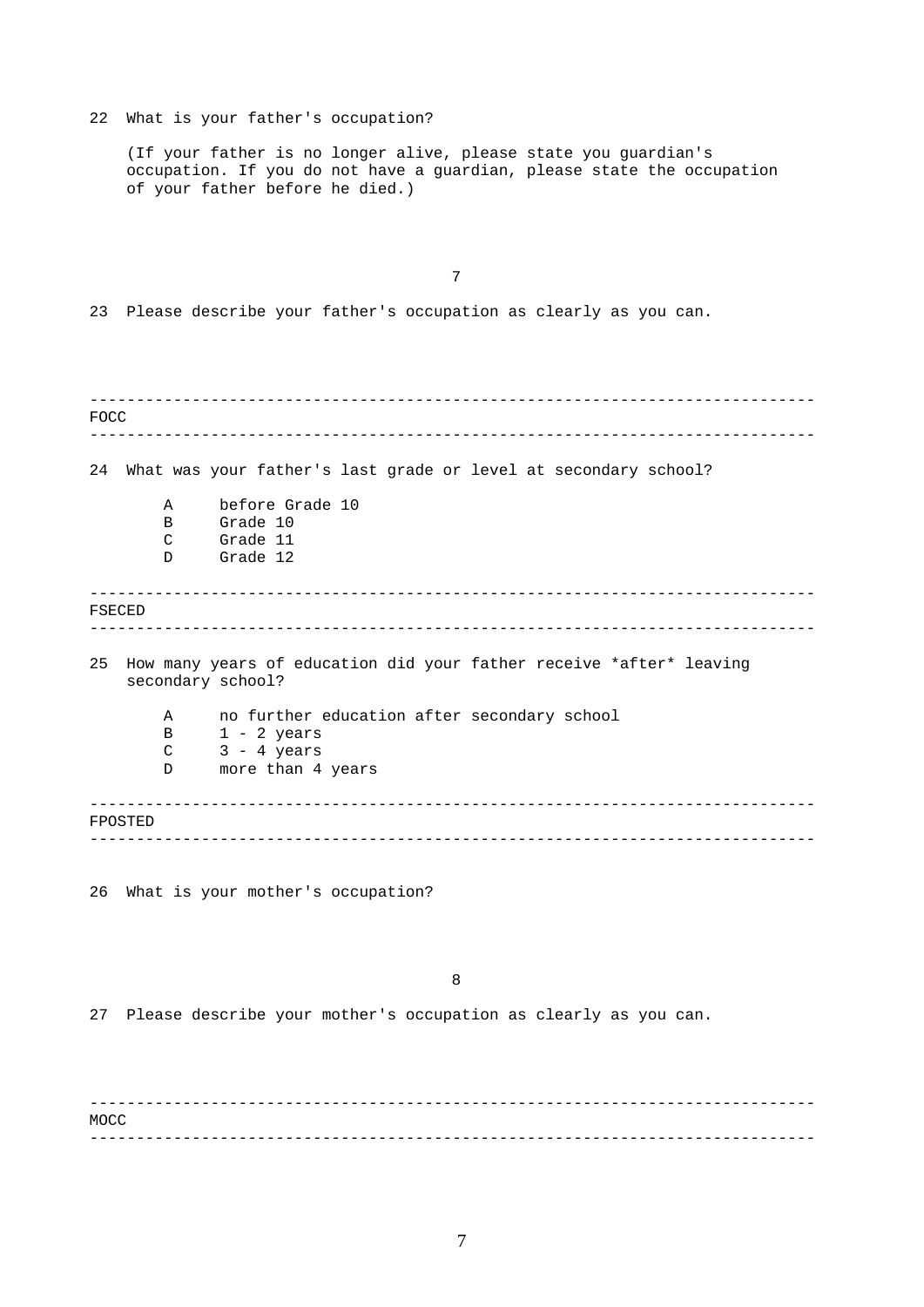28 What was your mother's last grade or level at secondary school? before Grade 10  $\mathbb A$  $\mathbf{B}$ Grade 10  $\mathcal{C}$ Grade 11 Grade 12  $\mathbf{D}$ MSECED 29 How many years of education did your mother receive \*after\* leaving secondary school? no further education after secondary school  $\overline{A}$  $1 - 2$  years<br> $3 - 4$  years  $\, {\bf B} \,$  $\mathsf C$  $\mathbb D$ more than 4 years MPOSTED 30 In which country were you born? CNTRY 31 In which country was your father born? FCNTRY 32 In which country was your mother born? MCNTRY 33 How many years have you lived in (country)? years **YRSCNTRY**